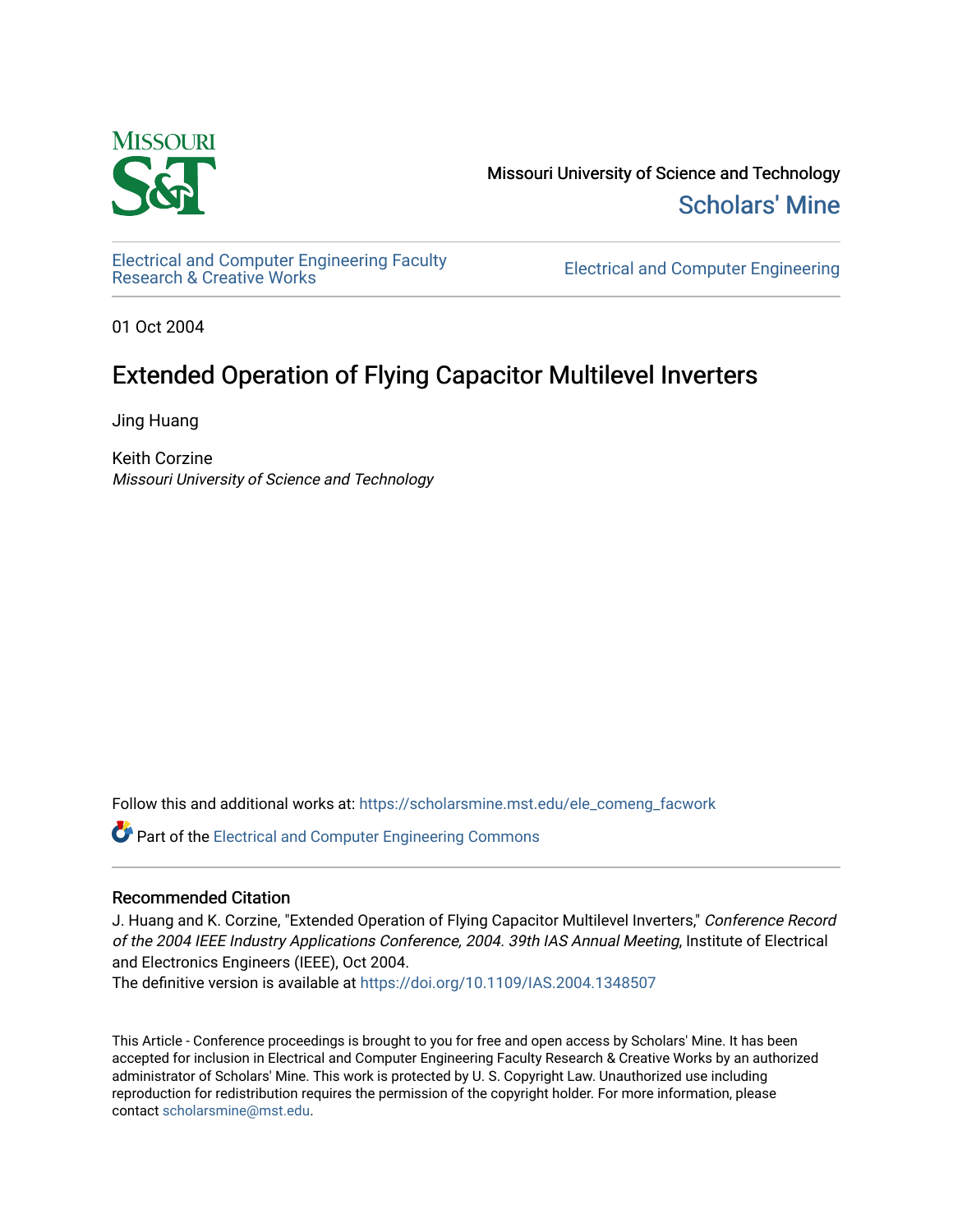# Extended Operation of Flying Capacitor Multilevel Inverters

Jing Huang and Keith Corzine

Department of Electrical Engineering, University of Missouri - Rolla 232 Emerson Hall, 1870 Miner Circle Rolla, MO 65409-0040, USA

*Abstract***—Recent research in flying capacitor multilevel inverters (FCMIs) has shown that the number of voltage levels can be extended by changing the ratio of the capacitor voltages. For the three-cell FCMI, four levels of operation are expected if the traditional ratio of the capacitor voltages is 1:2:3. However, by altering the ratio, the inverter can operate as a five-, six-, seven-, or eight-level inverter. According to previous research, the eight-level case is referred to as maximally distended (or full binary combination schema) since it utilizes all possible transistor switching states. However, this case does not have enough perphase redundancy to ensure capacitor voltage balancing under all modes of operation. In this paper, redundancy involving all phases is used along with per-phase redundancy to improve capacitor voltage balancing. It is shown that the four- and fivelevel cases are suitable for motor drive operation and can maintain capacitor voltage balance under a wide range of power factors and modulation indices. The six-, seven-, and eight-level cases are suitable for reactive power compensation in applications such as static var compensation. Simulation and laboratory measurements results verify the proposed joint-phase redundancy control.** 

*Keywords- Multi-level, inverter, rectifier, converer, flying capacitor, voltage balancing.* 

# I. INTRODUCTION

In recent years there has been considerable development in multilevel power conversion, especially in the area of mediumvoltage drives. The flying capacitor multilevel inverter (FCMI) topology [1-10] is relatively new compared to the diodeclamped [11-13] and series H-bridge [14,15] inverters. Although the FCMI is not as common, it has some distinct advantages over the diode-clamped topology including the absence of clamping diodes and the ability to regulate the flying capacitor voltages through redundant state selection even if the number of voltage levels is greater than three [1-10]. Unlike the series H-bridge inverter, isolated voltage sources are not required. Considering these advantages, the FCMI is finding many practical applications in industry [2].

The reason that capacitor voltage balancing is not an issue in the FCMI is that there are several conduction paths within each phase that can produce the same voltage levels. This perphase redundancy can be used to choose the path with the best balancing characteristics at any point in time. It is possible to change the ratio of capacitor voltages and sacrifice this redundancy in order to improve the power quality by increasing the number of voltage levels [3]. However, some of the redundant states are then not available for capacitor balancing. Therefore, a tradeoff between power quality and capacitor balancing can be established. In this paper, a three-cell flying capacitor inverter is used to exemplify this tradeoff. The typical four-level performance is extended to five-, six-, seven-, and eight-level. The loss in capacitor voltage balancing control is compensated by using joint redundancy involving all phases (in effect adjusting the common-mode line-to-ground voltage). It is shown that five-level operation can be achieved for motor drive applications, while six-, seven- and eight-level operation are possible for applications involving reactive power compensation.

### II. THE FLYING CAPACITOR INVERTER

Figure 1 shows one phase of the three-cell flying-capacitor inverter topology. For this inverter, each capacitor is charged to a different voltage level and by changing the transistor switching states, the capacitors and dc source are connected in different ways and produce various line-to-ground output voltages. For the analysis presented herein, the line-to-ground voltage and capacitor currents are of interest. From the topology KVL and KCL equations, these quantities can be expressed as

$$
v_{ag} = (T_{a3})v_{dc} + (T_{a2} - T_{a3})v_{c2a} + (T_{a1} - T_{a2})v_{c1a},
$$
 (1)

$$
i_{c1a} = (T_{a2} - T_{a1})i_{as}, \t\t(2)
$$

$$
i_{c2a} = (T_{a3} - T_{a2})i_{as}.
$$
 (3)

Based on these fundamental equations, the line-to-ground voltage and capacitor currents can be determined for all combinations of transistor signals as shown in Table I.

As with other inverter topologies, the three-phase implementation involves three branches of the structure shown in Figure 1 connected in parallel on the dc side and connected to a wye-configured load on the ac side. Since the load neutral may not be accessible, the line-to-line voltages may be of interest and can be expressed in terms of the line-to-ground voltage by [3]

$$
\begin{bmatrix} v_{ab} \\ v_{bc} \\ v_{ca} \end{bmatrix} = \begin{bmatrix} 1 & -1 & 0 \\ 0 & 1 & -1 \\ -1 & 0 & 1 \end{bmatrix} \begin{bmatrix} v_{ag} \\ v_{bg} \\ v_{cg} \end{bmatrix}.
$$
 (4)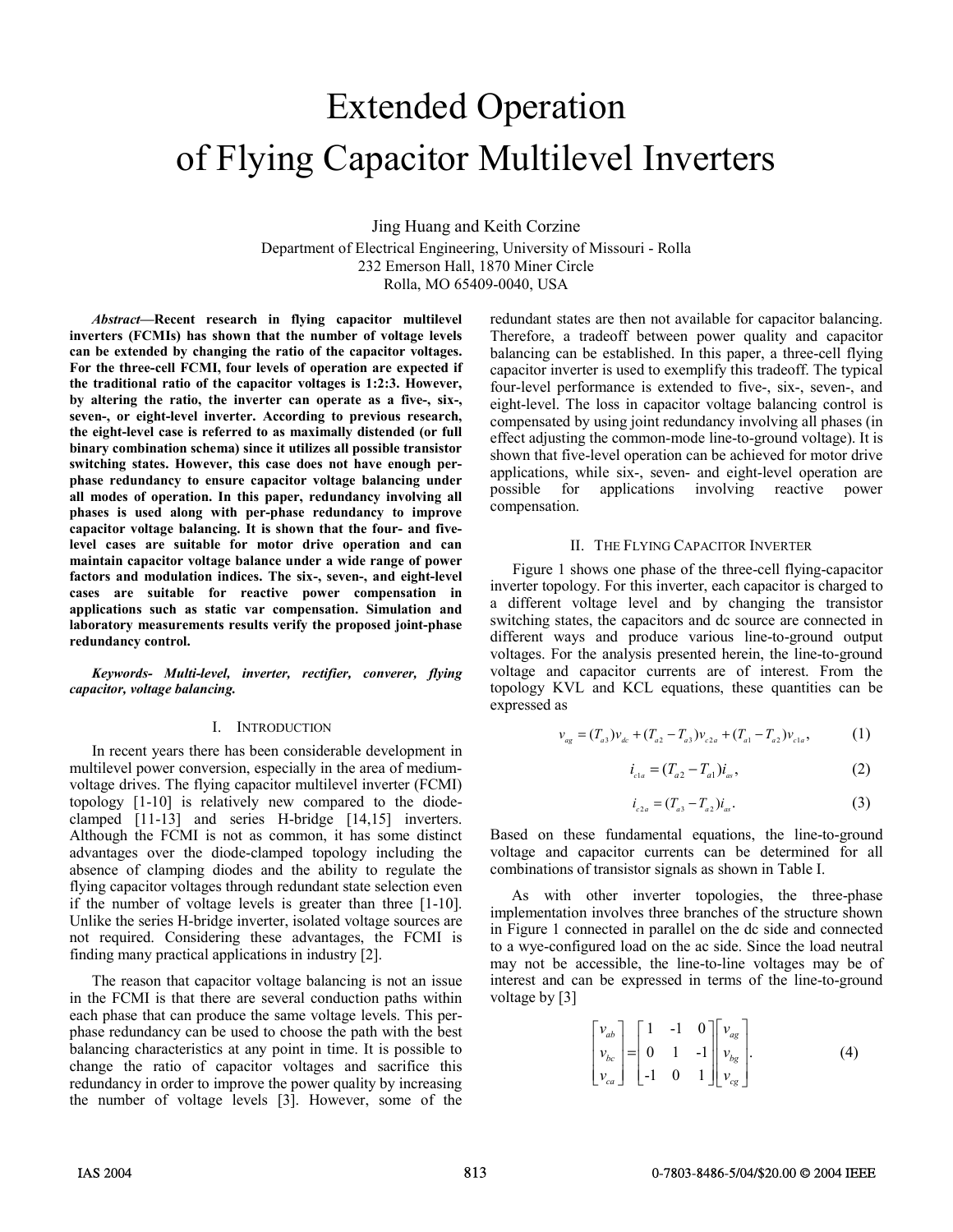| TABLE I.<br>THREE-CELL FCMI OUTPUT VOLTAGES |  |
|---------------------------------------------|--|
|---------------------------------------------|--|

| $T_{a{\scriptscriptstyle 1}}$ | $T_{a2}$         | $T_{a3}$         | $\mathcal{V}_{ag}$                                                    | $i_{c1a}$        | $i_{c2a}$        |
|-------------------------------|------------------|------------------|-----------------------------------------------------------------------|------------------|------------------|
| $\boldsymbol{0}$              | $\boldsymbol{0}$ | $\boldsymbol{0}$ | $\overline{0}$                                                        | $\boldsymbol{0}$ | $\boldsymbol{0}$ |
| $\boldsymbol{0}$              | $\boldsymbol{0}$ | 1                | $v_{dc} - v_{c2a}$                                                    | 0                | $i_{as}$         |
| $\boldsymbol{0}$              | 1                | $\boldsymbol{0}$ | $\ensuremath{v_{c2a}}-\ensuremath{v_{c1a}}$                           | $i_{as}$         | $-i_{as}$        |
| $\boldsymbol{0}$              | $\mathbf{1}$     | $\mathbf{1}$     | $\ensuremath{v_{dc}}-\ensuremath{v_{cla}}$                            | $i_{as}$         | $\boldsymbol{0}$ |
| $\mathbf{1}$                  | $\boldsymbol{0}$ | $\overline{0}$   | $\mathcal{V}_{c1a}$                                                   | $-i_{as}$        | $\boldsymbol{0}$ |
| $\mathbf{1}$                  | $\boldsymbol{0}$ | 1                | $\ensuremath{\nu_{dc}}-\ensuremath{\nu_{c2a}}+\ensuremath{\nu_{c1a}}$ | $-i_{as}$        | $i_{as}$         |
| $\mathbf{1}$                  | 1                | $\boldsymbol{0}$ | $\mathcal{V}_{c2a}$                                                   | $\boldsymbol{0}$ | $-i_{as}$        |
| 1                             | 1                | 1                | $\mathcal{V}_{dc}$                                                    | $\boldsymbol{0}$ | $\boldsymbol{0}$ |

The load line-to-neutral voltage can also be determined directly from the line-to-ground voltages using [3]

$$
\begin{bmatrix} v_{as} \\ v_{bs} \\ v_{cs} \end{bmatrix} = \frac{1}{3} \begin{bmatrix} 2 & -1 & -1 \\ -1 & 2 & -1 \\ -1 & -1 & 2 \end{bmatrix} \begin{bmatrix} v_{ag} \\ v_{bg} \\ v_{cg} \end{bmatrix}.
$$
 (5)

Unlike the diode-clamped topology, there are no restrictions on the transistor states and all eight combinations of transistor signals are valid. Table II shows the *a*-phase line-toground voltage  $v_{ag}$  for all switching states considering different voltage ratios. The voltage ratios in Table II are listed as  $(v_{c1a}:v_{c2a}:v_{dc})$ . In fact, there are several ratios that can lead to four-, five-, six-, seven-level or eight-level operation. However, just one ratio is shown for each case in the interest of brevity.



Figure 1. The three-cell FCMI inverter topology (a phase).

From Table II, it can be seen that there is considerable redundancy for the four-level case; having three possibilities for both intermediate levels *E* and 2*E*. Although the redundant states have the same output voltages, they have different effects in terms of the capacitor currents. Therefore, a straightforward choice can be made which will improve the capacitor balance situation when the *E* or 2*E* level is required. For the five-level case, there is redundancy for all intermediate levels. However, it turns out that there is not enough redundancy to regulate the capacitor voltages. This problem will be solved by considering joint redundancy among all phases in a later section. As the number of voltage levels increases, the amount of redundancy goes down. For the eight-level case, each switching state has a unique voltage level and so there is no per-phase redundancy available.

TABLE II. THREE-CELL FCMI OUTPUT VOLTAGES WITH DIFFERENT RATIOS

|          |          |              | E        | E        | E       | E        | E      |
|----------|----------|--------------|----------|----------|---------|----------|--------|
| $T_{a1}$ | $T_{a2}$ | $T_{a3}$     | :2 $E$   | :2 $E$   | :4 $E$  | :3 $E$   | :3 $E$ |
|          |          |              | :3 $E$   | :4 $E$   | :5 $E$  | :6E      | :7E    |
| $\theta$ | $\theta$ | 0            | $\theta$ | $\theta$ | 0       | $\theta$ | 0      |
| $\theta$ | $\theta$ | 1            | E        | 2 E      | E       | 3E       | 4 E    |
| $\theta$ | 1        | 0            | E        | E        | 3E      | 2 E      | 2E     |
| $\theta$ | 1        | 1            | 2E       | 3E       | 4 E     | 5E       | 6 E    |
| 1        | $\theta$ | $\mathbf{0}$ | E        | E        | E       | E        | E      |
|          | $\theta$ | 1            | 2 E      | 3E       | 2 E     | 4 E      | 5 E    |
|          | 1        | $\theta$     | 2 E      | 2 E      | 4 E     | 3E       | 3E     |
| 1        | 1        | 1            | 3E       | 4 E      | 5 E     | 6 E      | 7E     |
|          |          |              | four-    | five-    | $six -$ | seven-   | eight- |
|          |          |              | level    | level    | level   | level    | level  |

#### III. MULTILEVEL VOLTAGE-SOURCE MUODULATION

Voltage-source modulation can be accomplished in a multilevel inverter system using the sine-triangle method [11]. The first step is to define duty cycles for each phase as [17]

$$
d_a = \frac{1}{2} \left[ 1 + m \cos(\theta_c) - \frac{m}{6} \cos(3\theta_c) \right],\tag{6}
$$

$$
d_b = \frac{1}{2} \left[ 1 + m \cos \left( \theta_c - \frac{2\pi}{3} \right) - \frac{m}{6} \cos(3\theta_c) \right],\tag{7}
$$

$$
d_c = \frac{1}{2} \left[ 1 + m \cos \left( \theta_c + \frac{2\pi}{3} \right) - \frac{m}{6} \cos(3\theta_c) \right],\tag{8}
$$

where  $\theta_c$  is the electrical angle which can be related to commanded frequency  $f^*$  by

$$
\theta_c = 2\pi f^* t,\tag{9}
$$

and *m* represents the modulation index which has a range from 0 to 1.15 [17]. The three duty cycles are compared to a set of triangle waveforms to produce commanded switching states for each phase. Figure 2 demonstrates the generation of switching state for the a-phase. In a digital signal processor (DSP) implementation, there is an alternate method of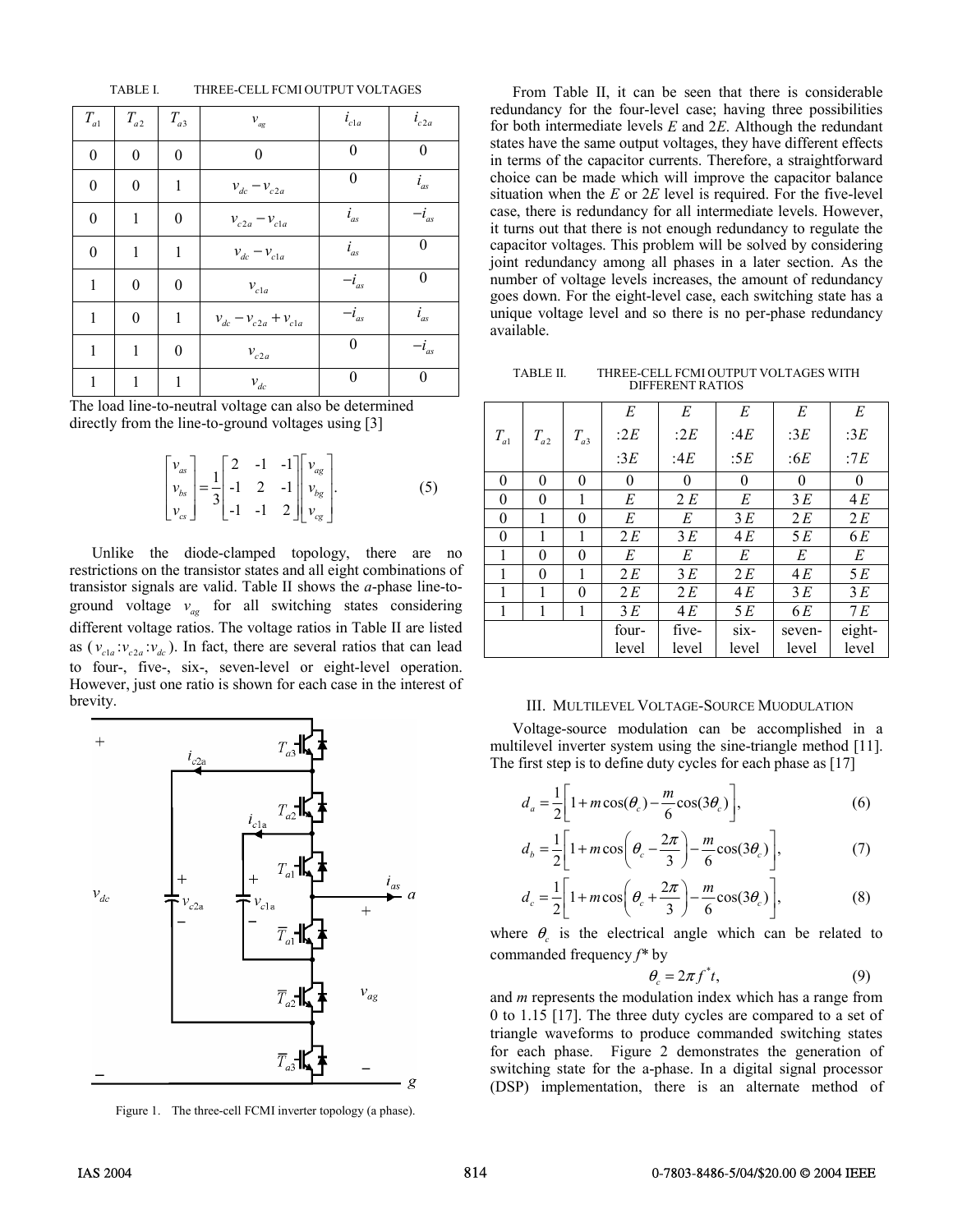producing the switching states which does not involve triangle waveforms [17].



Figure 2. Five-level sine-triangle modulation.

#### IV. CAPACITOR VOLTAGE BALANCING METHOD

In order to obtain reasonable distinct multi-level output voltage results, the voltages on all six capacitors (two per phase) must be maintained at constant levels. However, the currents have different effects on the charging and discharging of the capacitors and will tend to unbalance the capacitor voltages. In this case, the redundant switching states become the key component for balancing the capacitor voltages.

Since there are several conduction paths within each phase which can produce the same voltage levels while having different capacitor charging characteristics, per-phase redundancy can be used to choose the path with the best balancing performance. However, for the same FCMI topology, as the number of achieved voltage levels increases, the number of available per-phase redundant states decreases. In this case, incrementing or decrementing the switching states of all three phases can also be used to balance capacitor voltages since this results in changes in the zero-sequence line-to-ground voltage, which does not affect the load phase voltages according to (4- 5). The concept behind this joint-phase redundant state selection (RSS) method is that the line-to-ground voltages  $(v_{ag}, v_{bg}, v_{cg})$  of all phases may be changed simultaneously without affecting the load voltages since the terms that are common in all phases will cancel when looking at the line-toneutral voltages ( $v_{as}$ ,  $v_{bs}$ ,  $v_{cs}$ ) or line-to-line voltages  $(v_{ab}, v_{bc}, v_{ca})$ . For example, the state involving  $(v_{ag} = 0, v_{bg} = 0)$  $E, v_{cg} = E$ ) could be changed to ( $v_{ag} = E, v_{bg} = 2E, v_{cg} = 2E$ ) or  $(v_{ag} = 2E, v_{bg} = 3E, v_{cg} = 3E)$  or  $(v_{ag} = 3E, v_{bg} = 4E, v_{cg} = 4E)$ . Even though the load voltages do not change, the selection of the appropriate joint state can improve the capacitor balancing situation. In this paper, two joint-phase redundant state selection algorithms are introduced.

# *A. On-line Joint-Phase RSS*

A direct balancing algorithm can be used if phase current measurement is available. In general, this algorithm for JRSS works as follows. With the desired levels for each phase, all joint redundant states are considered (as well as per-phase subchoices). Assuming that phase currents do not change during one DSP switching period  $(t<sub>s</sub>)$ , which is always valid when the switching frequency is high, the predicated capacitor voltage change for each state can be calculated as

$$
\Delta v_{\text{c}yx} = \frac{i_{\text{c}yx} \cdot t_s}{C_y} \tag{10}
$$

where *x* is the phase  $(a, b, or c)$ ,  $v$  is the capacitor  $(1 or 2)$ . The capacitor currents  $i_{\text{xcv}}$  are determined from phase current sensors and the inverter switching path. Predicted capacitor voltages are determined for each state as

$$
\tilde{\nu}_{cyx} = \nu_{cyx} + \Delta \nu_{cyx} \tag{11}
$$

The square error for each potential state is evaluated by comparison to ideal voltages as

$$
\varepsilon = \sqrt{\sum_{x=a}^{c} \sum_{y=1}^{2} \left( v_{\text{c}yx}^{*} - \tilde{v}_{\text{c}yx} \right)^{2}}
$$
(12)

and the state with the least error is chosen. This algorithm minimizes the error between capacitor voltages and their ideal values, and thus gives the best possible choice to improve the overall balancing of voltages of the six capacitors.

# *B. Look-up Table Joint-Phase RSS*

The look-up table method requires that the direction of the three-phase load currents be known. Then the direction of capacitor currents can be determined considering transistor switching state from (2) and (3). The multilevel modulator determines desired levels for each phase then all joint redundant states and per-phase sub-choices are considered. Capacitor current direction flags are used to determine whether a choice is improving or worsening the capacitor balancing situation. Since there are two capacitors in one phase, for each switching state, its overall effect on six capacitors must be considered. If the capacitor current direction is positive (out of capacitor) and the capacitor is overcharged, this redundant state will help regulate the capacitor voltage. Similarly, if the current direction is negative and the capacitor is undercharged, the redundant state will also help regulate the capacitor voltage. A balancing performance index is chosen to describe the capacitor charging and discharging characteristics of each state. The switching state with the highest performance index is selected. The performance indices for each switching state in all possible situations are pre-calculated and compared so that the best state can be obtained directly from a table based on load current direction flags and capacitor voltage flags. All these flags form the address (index) of the table. Let  $F_{ix}$ represent the capacitor current direction flag, which equals to 1 for positive current and 0 for negative current. Let  $F_{yx}$  represent the capacitor voltage flag, which is defined as

$$
F_{vx} = \begin{cases} 1 & v_{cyx} \ge v_{cyx}^* \\ 0 & v_{cyx} < v_{cyx}^* \end{cases}
$$
 (13)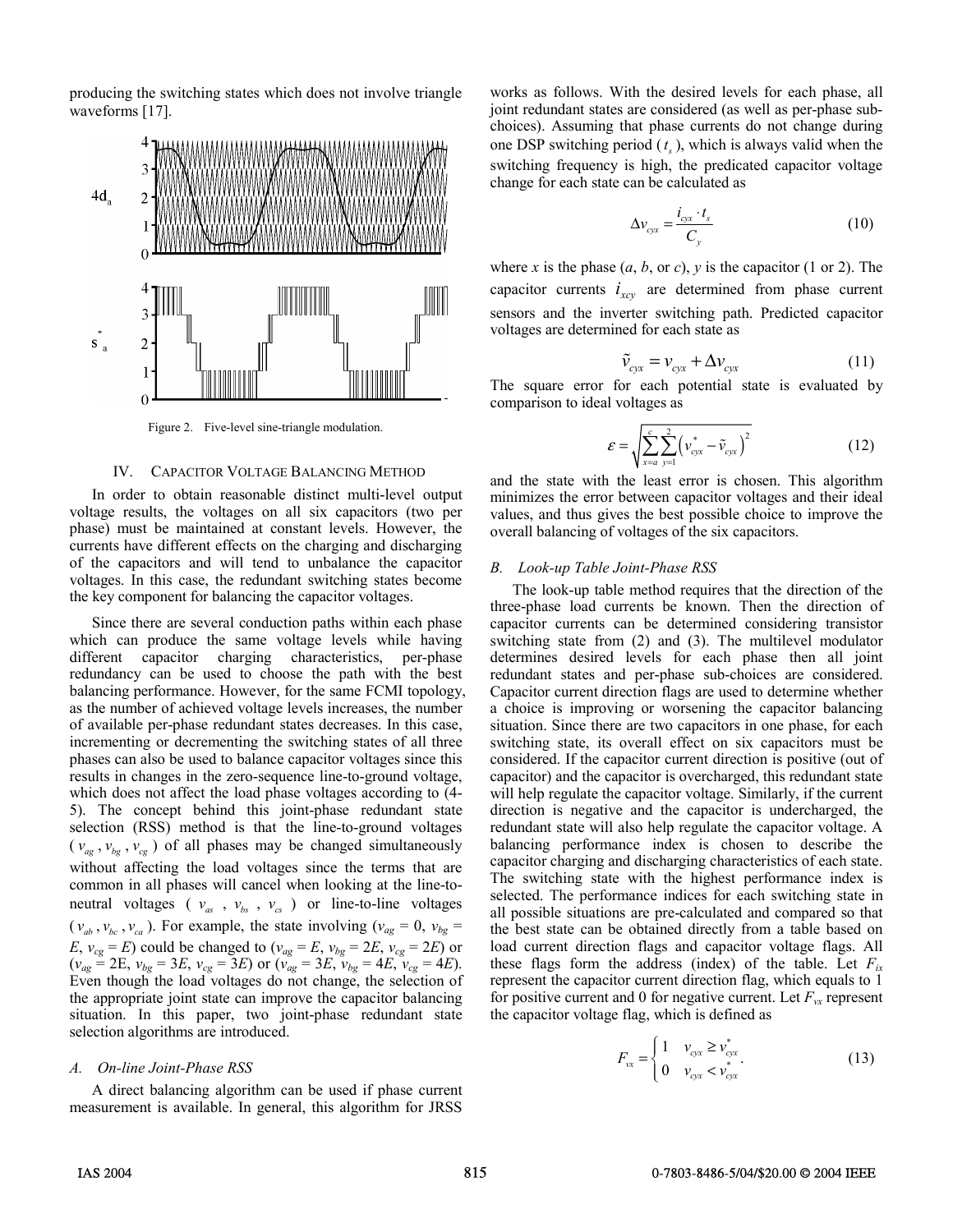Still two more flags are necessary. One is  $F\Delta_{cx}$ , which is defined as

$$
F\Delta_{cx} = \begin{cases} 0 & \frac{abs(v_{c1x} - v_{c1x}^{*})}{v_{c1x}^{*}} \ge \frac{abs(v_{c2x} - v_{c2x}^{*})}{v_{c2x}^{*}} \\ 1 & \frac{abs(v_{xc1} - v_{xc1}^{*})}{v_{c1x}^{*}} < \frac{abs(v_{c2x} - v_{c2x}^{*})}{v_{c2x}^{*}} \end{cases}
$$
(14)

The other is  $Ind\Delta_{c}$ , representing which capacitor in six capacitors should be balanced first.

#### *C. Operating Modes of the Distended FCMI*

The proposed algorithms were evaluated through detailed simulation. The JRSS method works better for lower modulation indices since that leads to more available joint states. As a worst-case analysis, consider the results of Figure 3. Therein, the modulation index is set to a maximum and the maximum power factor (without loosing capacitor voltage balance) is shown for the various numbers of levels for the three-cell FCMI. From Figure 3, it can be seen that the fourlevel case will maintain balance under all circumstances. The five-level will work for power factors up to 0.88 lagging. This makes the five-level suitable for motor drives where the power factor is typically below 0.8 lagging at full modulation index. For six- seven- and eight- level operation, capacitor voltage balance is only possible for lower power factors. In this case, this performance is only achievable for reactive power applications such as static var compensation.



Figure 3. Maximum power factor versus number of levels.

#### V. COMPUTER SIMULATION RESULTS

#### *A. Steady-State Study*

A computer simulation has been created to verify the proposed method. Figure 4 shows the inverter waveforms for five-level operation at near maximum modulation index (*m* = 1.14) with a power factor of 0.81 lagging. In this simulation, a three-phase RL load is connected to inverter with  $Z = 4.84 \Omega$ . The input is set to  $v_{dc} = 200$  V. The capacitor voltage balance can be seen in that the line-to-ground voltage has five distinct levels. The effect of JRSS is seen in the bus clamping to the highest and lowest levels. However since this is done in all phases, the line-to-neutral and line-to-line voltages are not affected. Figure 5 shows the eight-level operation at modulation index  $m = 0.9$  and 0.25 lagging. Again, capacitor balance is evident considering the even levels of  $v_{ae}$  and  $v_{ab}$ .

#### *B. Dynamic Studies*

Motor drive operation is shown in Figure 6. Therein, the three-cell FCMI inverter drives an induction motor with vector control and an outer speed loop. The speed command is ramped up to 188 rad/s. A step change in load from 0 to 20 N·m is applied at 4.5s then the commanded speed is lowered to zero with the load on the motor. In this case, the input source is set to  $V_{dc}$  = 660 V. The torque, speed, and capacitor voltages shown in Figure 6 indicate good balance throughout this dynamic study as the modulation index and power factor change over a wide range.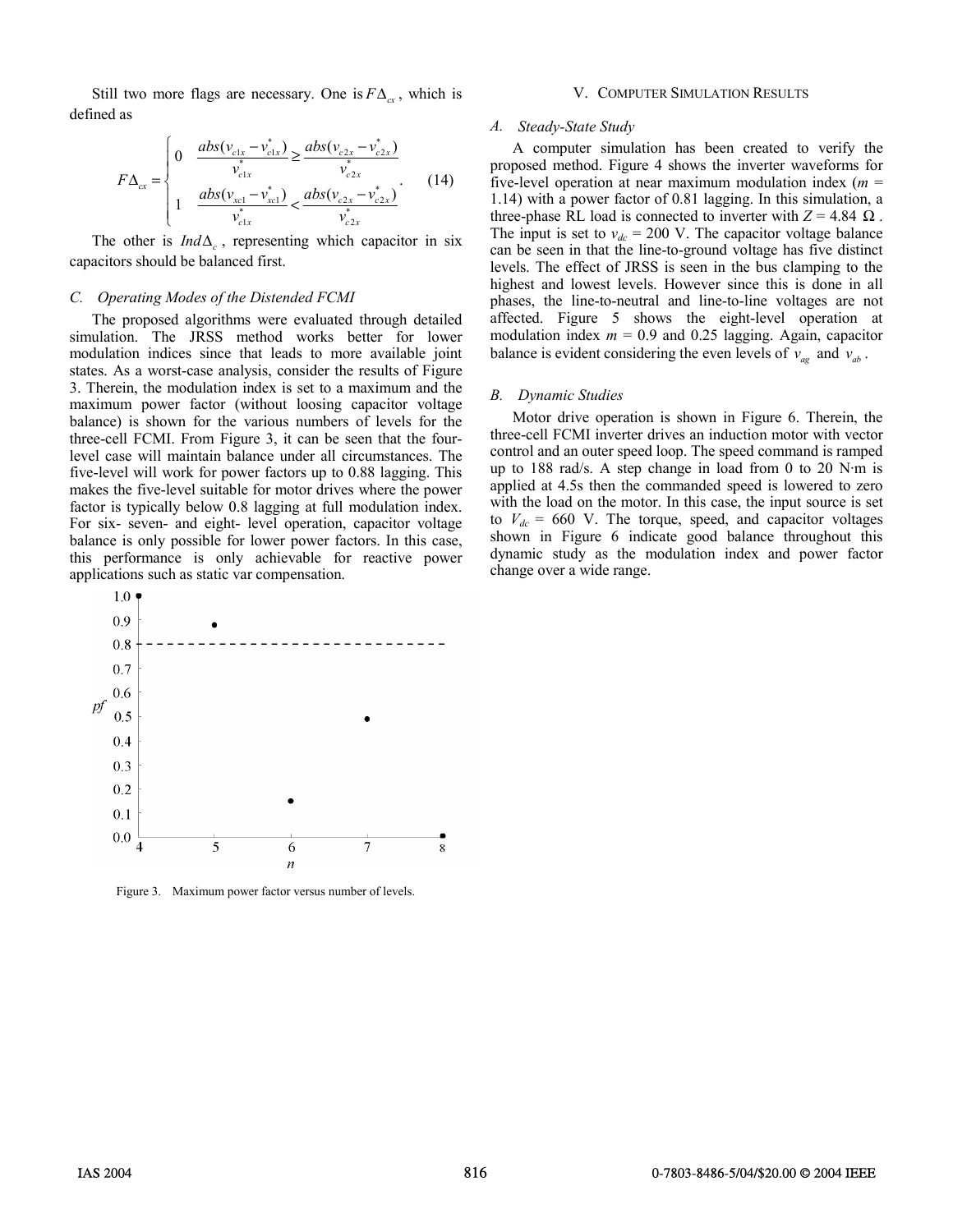

Figure 4. Five-level steady-state operation. Figure 5. Eight-level steady-state operation.

# VI. LABORATORY VALIDATION

In order to validate the proposed concept, a three-cell 5 level FCMI inverter was constructed in the laboratory. Figure 7 shows a block diagram of how the balancing algorithm was implemented. The modulation is programmed in a DSP which outputs desired switching states, as described above, which are labeled  $s_a^*$ ,  $s_b^*$ , and  $s_c^*$ . Analog-to-digital conversion is performed on the phase current and capacitor voltages in order to determine the current direction and capacitor voltage flag. This information along with the desired switching state forms the address of the desired state in the redundant state selection table. Redundant states were calculated off-line and programmed into a complex programmable logic device (CPLD).

The ratio of the capacitor and DC source voltages was set to 1:2:4. A 3.7 kW induction motor was used as a load. The dc voltage  $v_{dc}$  was supplied from an isolated rectified three-phase source and had a voltage of 200V. The capacitance values of the capacitors were  $C_1 = C_2 = 3300$  uF. The modulation parameters for this test were  $m = 1.14$  and the commanded fundamental frequency  $f^*$  was 60Hz. Figure 8 shows the resulting capacitor voltage  $v_{c1a}$ ,  $v_{c2a}$ , line-to-neutral voltage



 $v_{ag}$ , line-to-line voltage  $v_{ab}$  and load current  $i_{as}$ . As can be seen, the voltages and currents exhibit typical 5-level inverter performance. Since the ratio of voltages was set to 1:2:4, the laboratory results show the capacitor voltages can be regulated at  $v_{c1a} = 50$  V and  $v_{c2a} = 100$  V. The low frequency harmonics seen in the current waveform are due to induction motor saturation.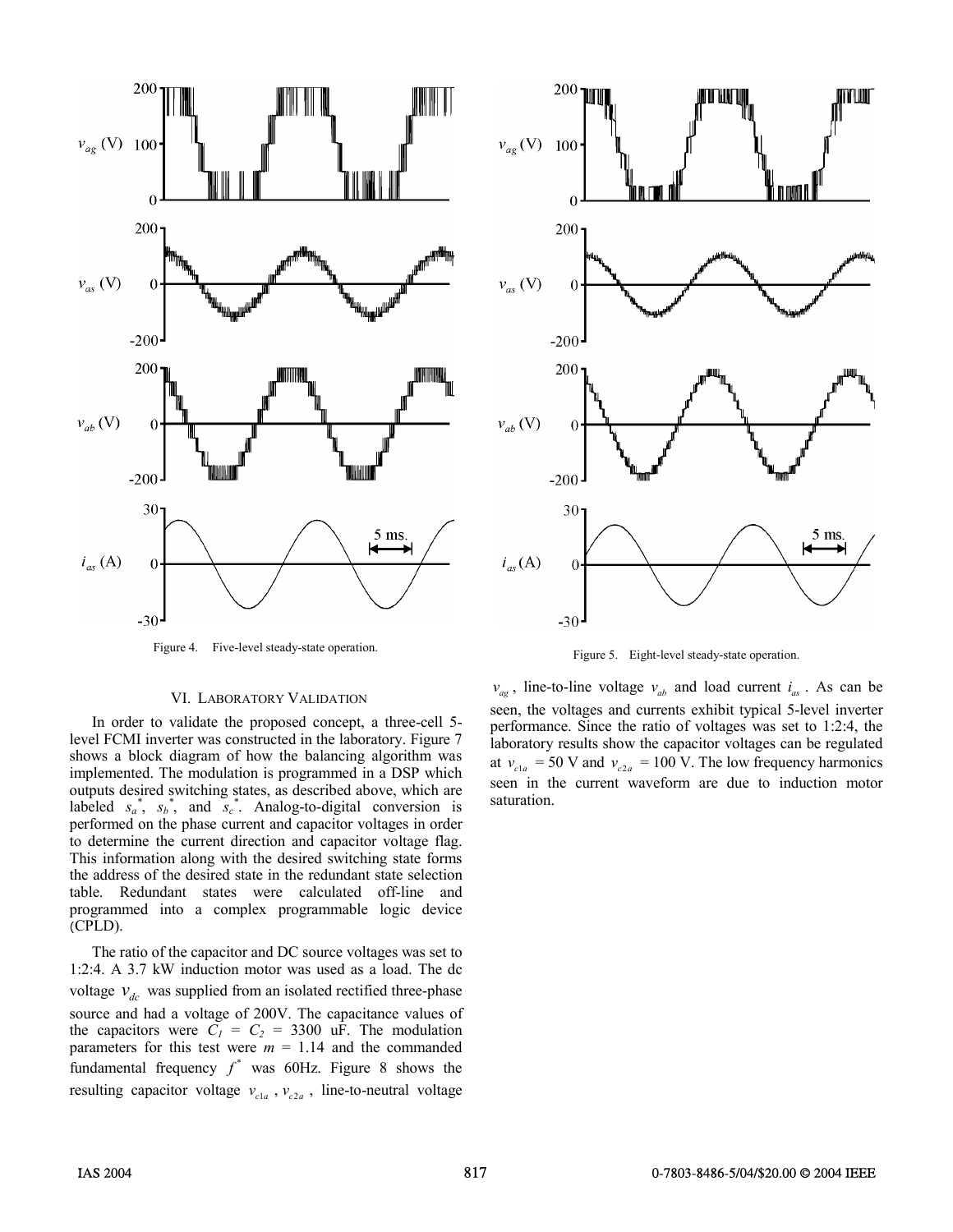

Figure 8. Five-level inverter laboratory test results.